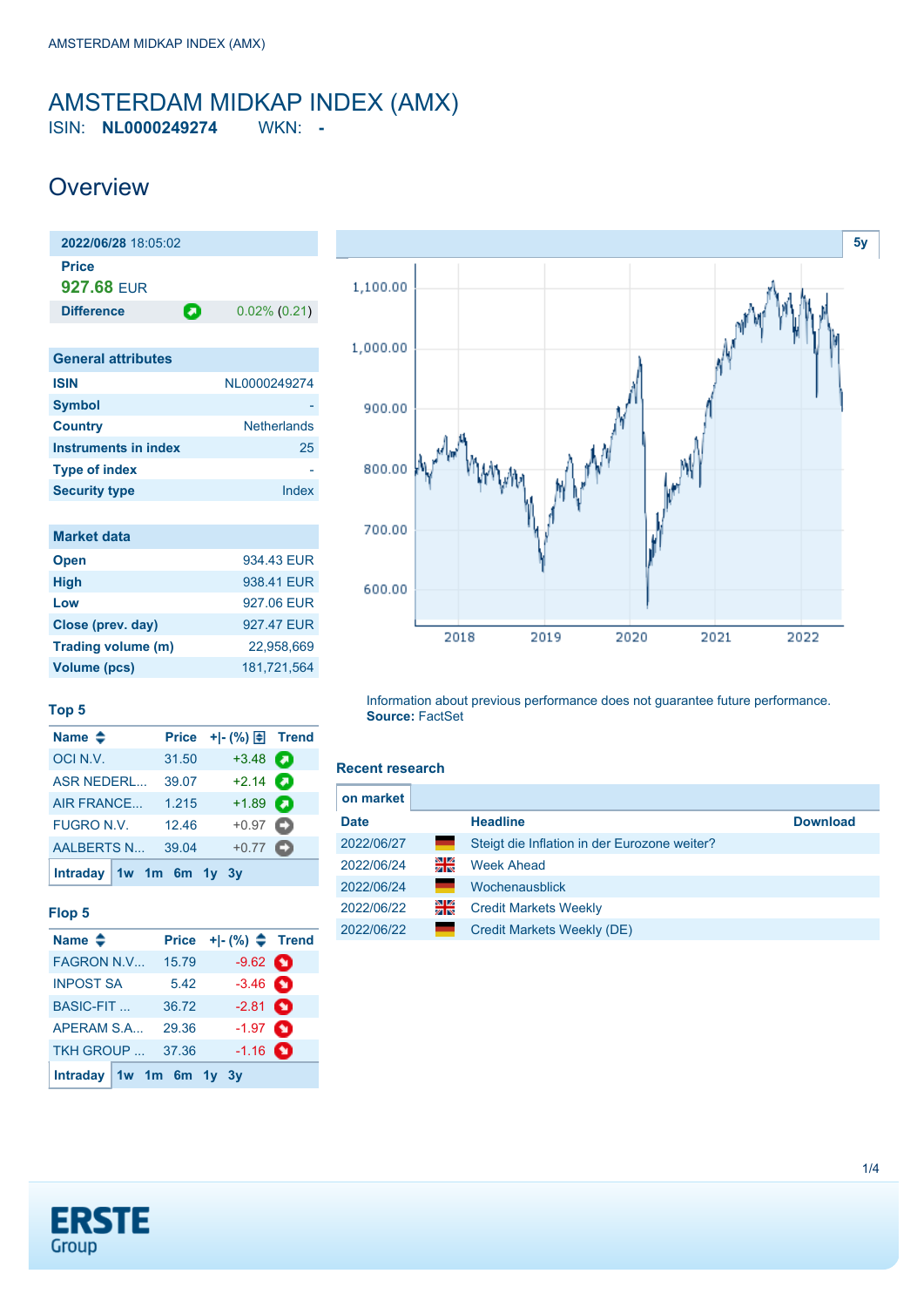| <b>Futures and Options</b> |  |
|----------------------------|--|
| <b>Related Futures</b>     |  |
| <b>Related Options</b>     |  |

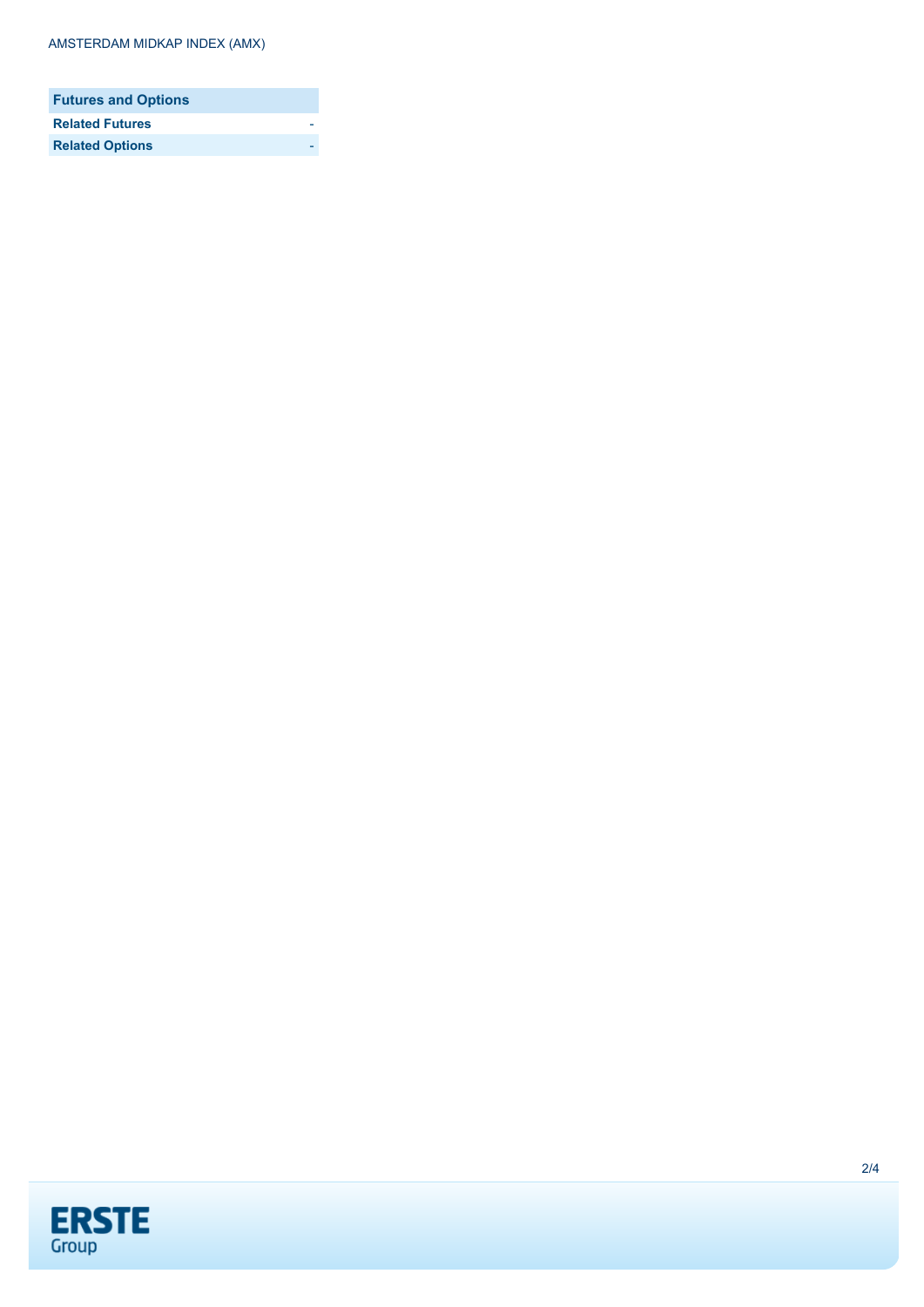## Details

**2022/06/28** 18:05:02 **Price 927.68** EUR

**Difference 0.02% (0.21)** 

| <b>General attributes</b> |                    |
|---------------------------|--------------------|
| <b>ISIN</b>               | NL0000249274       |
| <b>Symbol</b>             |                    |
| <b>Country</b>            | <b>Netherlands</b> |
| <b>Security type</b>      | Index              |
| Instruments in index      | 25                 |

| <b>Market data</b> |             |
|--------------------|-------------|
| <b>Open</b>        | 934 43 FUR  |
| <b>High</b>        | 938 41 FUR  |
| Low                | 927.06 EUR  |
| Close (prev. day)  | 927.47 EUR  |
| Trading volume (m) | 22.958.669  |
| Volume (pcs)       | 181.721.564 |

## **Performance and Risk**

|                   | 6 <sub>m</sub> | 1v        | 3v        |
|-------------------|----------------|-----------|-----------|
| Perf $(\%)$       | $-13.51%$      | $-10.89%$ | $+16.58%$ |
| Perf (abs.)       | $-144.89$      | $-113.32$ | +131.96   |
| <b>Beta</b>       |                |           |           |
| <b>Volatility</b> | 24.54          | 19.96     | 23.01     |



Information about previous performance does not guarantee future performance. **Source:** FactSet

| <b>Price data</b>                           |                           |
|---------------------------------------------|---------------------------|
| Ø price 5 days   Ø volume 5 days (pcs.)     | 917.74 EUR (26,870,918)   |
| Ø price 30 days   Ø volume 30 days (pcs.)   | 976.64 EUR (39,508,465)   |
| Ø price 100 days   Ø volume 100 days (pcs.) | 1,015.09 EUR (27,123,363) |
| Ø price 250 days   Ø volume 250 days (pcs.) | 1,046.28 EUR (20,943,483) |
| <b>YTD High   date</b>                      | 1,104.91 EUR (2022/01/05) |
| <b>YTD Low   date</b>                       | 887.46 EUR (2022/03/07)   |
| 52 Weeks High   date                        | 1,115.98 EUR (2021/09/07) |
| 52 Weeks Low   date                         | 887.46 EUR (2022/03/07)   |